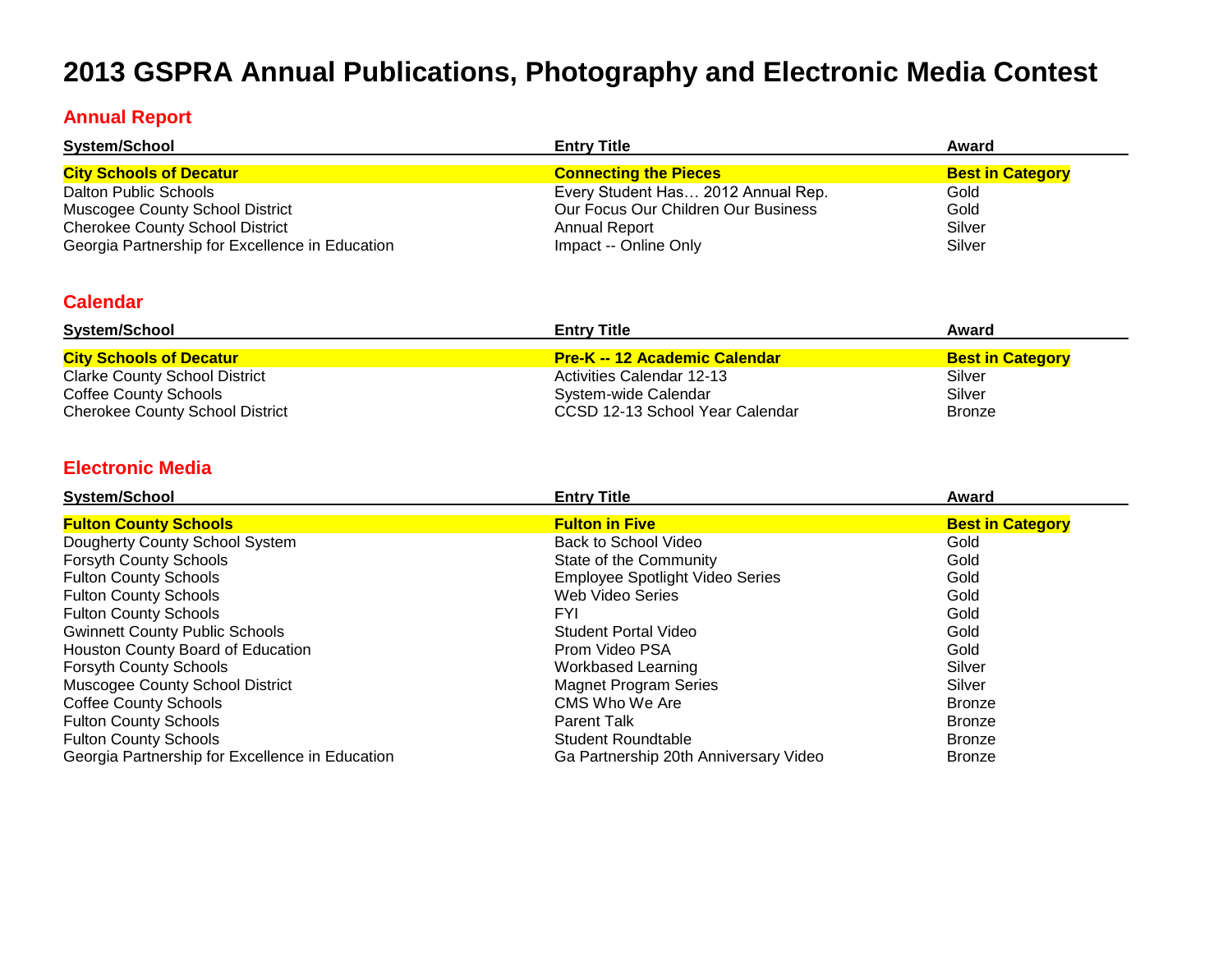# **Excellence in Writing**

| <b>System/School</b>                   | <b>Entry Title</b>                      | Award                         |
|----------------------------------------|-----------------------------------------|-------------------------------|
| <b>Cherokee County School District</b> | <b>Teacher of the Year Presentation</b> | <b>Best in Category (tie)</b> |
| <b>Fulton County Schools</b>           | <b>School Safety OpEd</b>               | <b>Best in Category (tie)</b> |
| <b>Cherokee County School District</b> | Teacher of the Year Announcement        | Gold                          |
| <b>Gwinnett County Public Schools</b>  | Play Bocce                              | Gold                          |
| <b>Gwinnett County Public Schools</b>  | <b>STEP Academy</b>                     | Gold                          |
| <b>Clarke County School District</b>   | Learn More about Clark Co Schools       | Silver                        |
| <b>Greene County Schools</b>           | <b>Graduation Message</b>               | Silver                        |

# **Image/Identity Package**

| <b>System/School</b>          | <b>Entry Title</b>        | Award                   |
|-------------------------------|---------------------------|-------------------------|
| <u>Forsyth County Schools</u> | <b>Positively Forsyth</b> | <b>Best in Category</b> |
| City Schools of Decatur       | Connecting the Pieces     | Gold                    |

#### **Internet Website**

| <b>System/School</b>                   | <b>Entry Title</b>           | Award                   |
|----------------------------------------|------------------------------|-------------------------|
| <b>Gwinnett County Public Schools</b>  | <b>GCPS Website Redesign</b> | <b>Best in Category</b> |
| <b>Cherokee County School District</b> | CCSD Web Site                | Gold                    |
| <b>Coffee County Schools</b>           | System Web Site              | Silver                  |
| Dougherty County School System         | DCSS Web Site                | Silver                  |
| <b>Greene County Schools</b>           | <b>GCSS Web Site</b>         | Silver                  |
| Houston County Board of Education      | History of HCBOE Web Site    | Silver                  |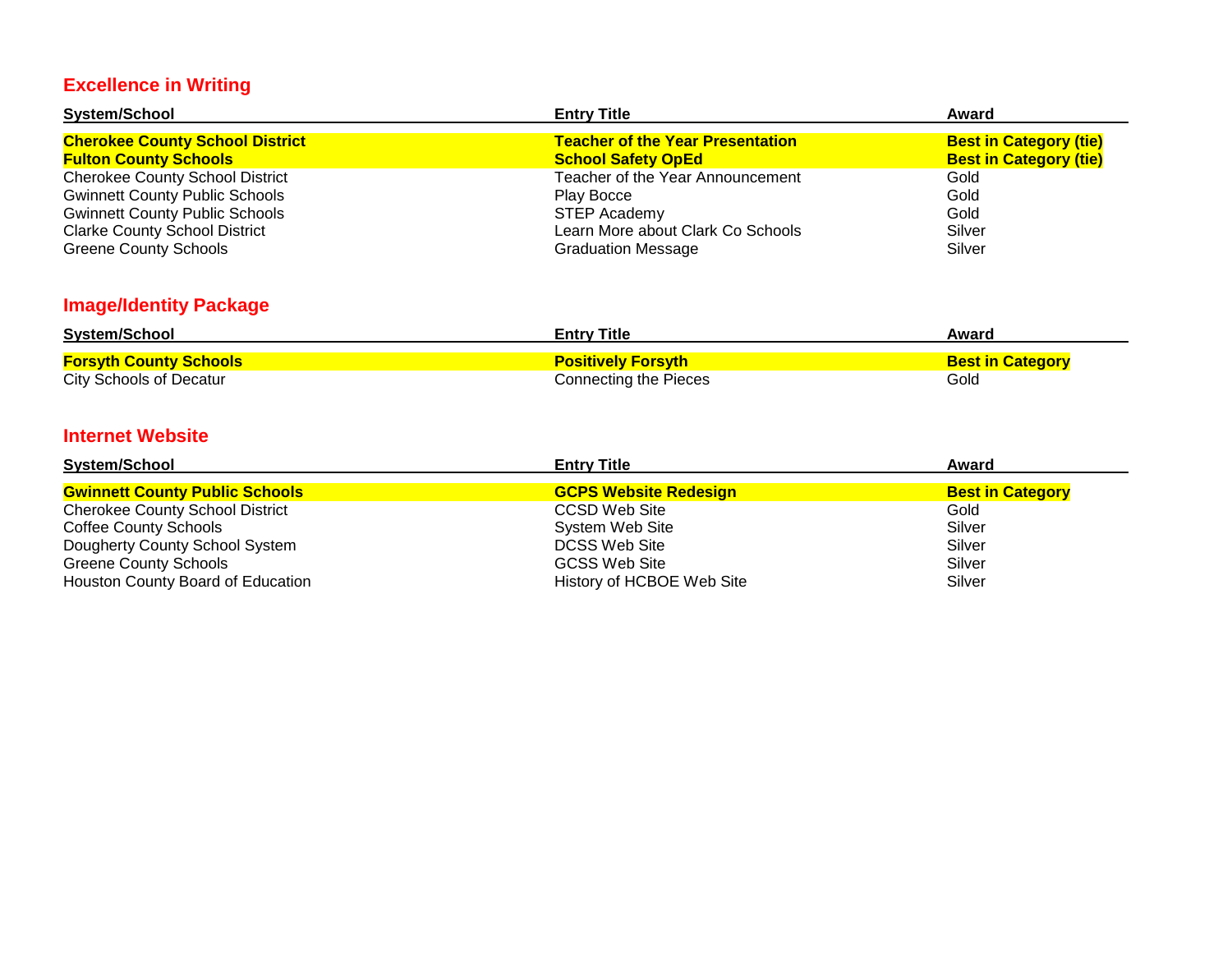# **Marketing Campaign**

| <b>System/School</b>                  | <b>Entry Title</b>                     | Award                         |
|---------------------------------------|----------------------------------------|-------------------------------|
| <b>Clarke County School District</b>  | <b>Proud to be CCSD</b>                | <b>Best in Category (tie)</b> |
| <b>Gwinnett County Public Schools</b> | <b>PBIS Poster Project</b>             | <b>Best in Category (tie)</b> |
| <b>Clarke County School District</b>  | <b>Community Partners in Education</b> | Gold                          |
| <b>Forsyth County Schools</b>         | Student Job Board                      | Gold                          |
| Houston County Board of Education     | Gifted & Talented Marketing Camp.      | Gold                          |
| Floyd County Board of Education       | Big Dreams Become Reality in Floyd Co. | Silver                        |
| <b>Forsyth County Schools</b>         | Free WiFi Directory                    | Silver                        |
| <b>Greene County Schools</b>          | Day One! Celebration                   | Silver                        |
| <b>Greene County Schools</b>          | <b>GCSS Walk</b>                       | Silver                        |
| Houston County Board of Education     | Central Registration Marketing Camp.   | Silver                        |
| Houston County Board of Education     | <b>STEM Houston County Style</b>       | Silver                        |
| Marietta City Schools                 | Strategic Plan                         | Silver                        |
| <b>Forsyth County Schools</b>         | 2013-2016 Strategic Plan               | <b>Bronze</b>                 |
| <b>Fulton County Schools</b>          | Face of Fulton                         | <b>Bronze</b>                 |

#### **Newsletter**

| System/School                  | <b>Entry Title</b>                 | Award                   |
|--------------------------------|------------------------------------|-------------------------|
| <b>City Schools of Decatur</b> | <b>CSD Connecting eNewsletter</b>  | <b>Best in Category</b> |
| Dougherty County School System | <b>DCSS Update</b>                 | Silver                  |
| <b>Fulton County Schools</b>   | <b>District Review eNewsletter</b> | Silver                  |
| <b>Fulton County Schools</b>   | The Insider                        | <b>Bronze</b>           |
| <b>Greene County Schools</b>   | Greene Notes                       | <b>Bronze</b>           |

# **Photography**

| <b>System/School</b>                   | <b>Entry Title</b>           | Award         |
|----------------------------------------|------------------------------|---------------|
| <b>Forsyth County Schools</b>          | Face of Forsyth              | Siver         |
| <b>Gwinnett County Public Schools</b>  | Phantom of the Opera         | Silver        |
| <b>Cherokee County School District</b> | State Superintendent's Visit | <b>Bronze</b> |

#### **Social Media**

| <b>System/School</b>                   | <b>Entry Title</b>       | Award                         |
|----------------------------------------|--------------------------|-------------------------------|
| <b>Cherokee County School District</b> | <b>CCSD Social Media</b> | <b>Best in Category (tie)</b> |
| <b>City Schools of Decatur</b>         | <b>CSD Facebook</b>      | <b>Best in Category (tie)</b> |